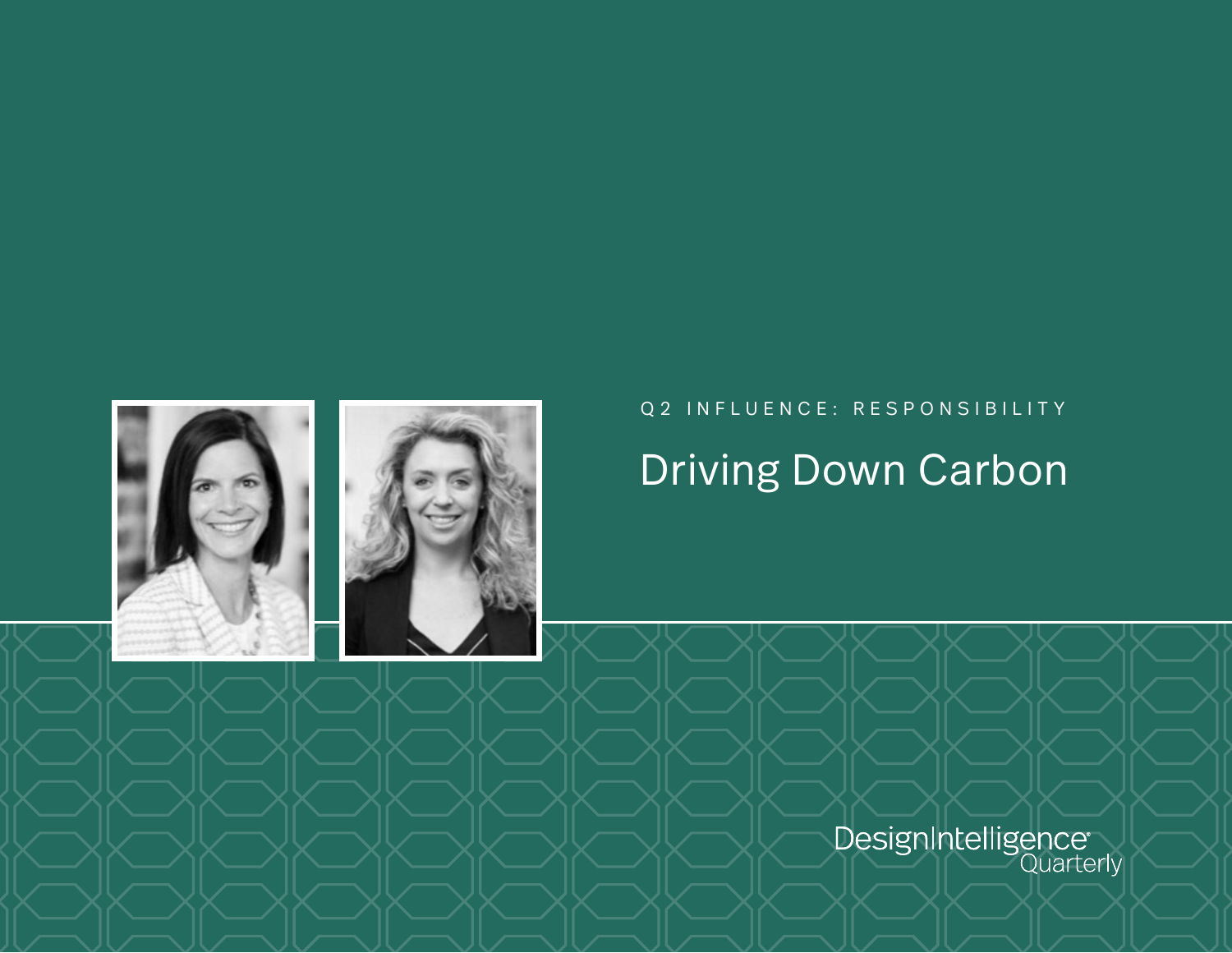

# Driving Down Carbon: Beyond Responsibility — to Action

Left: Kathy Wardle

Principal & Director of Sustainability Perkins&Will

Right: Mary Dickinson

Associate Principal & Director of Sustainability, Perkins&Will

Perkins&Will leaders urge bold collaborative change

### **Needs … and Questions**

As we recover from a global health crisis, we must not lose sight of the urgent need to address climate change. In the wake of last year's UN Climate Change Conference of the Parties (COP26) and the latest findings from the Intergovernmental Panel on Climate Change, $<sup>1</sup>$  global companies and governments are</sup> ratcheting up climate action commitments to find innovative ways to reduce greenhouse gas emissions across all sectors. But the question is: Are we moving fast enough to decarbonize the building sector? And how can we address climate health while also ensuring human health remains a priority?

For a decade, the architecture profession has been set on realizing zero operational carbon by 2030. But at COP26, the Glasgow Climate Pact called on countries to reach new, more aggressive goals by 2023 in a collective emergency effort to stop the planet's temperature from climbing another 1.5 degrees Celsius (2.7 degrees Fahrenheit). Our charge, our *responsibility*, isn't just coming up with a plan by 2023, it's *acting boldly* — and *now*.

<sup>1</sup>*Intergovernmental Panel on Climate Change, "IPCC Sixth Assessment Report Mitigation of Climate Change," April 4, 2022. [www.ipcc.ch/report/ar6/wg3/resources/](http://www.ipcc.ch/report/ar6/wg3/resources/spm-headline-statements/) [spm-headline-statements/.](http://www.ipcc.ch/report/ar6/wg3/resources/spm-headline-statements/)*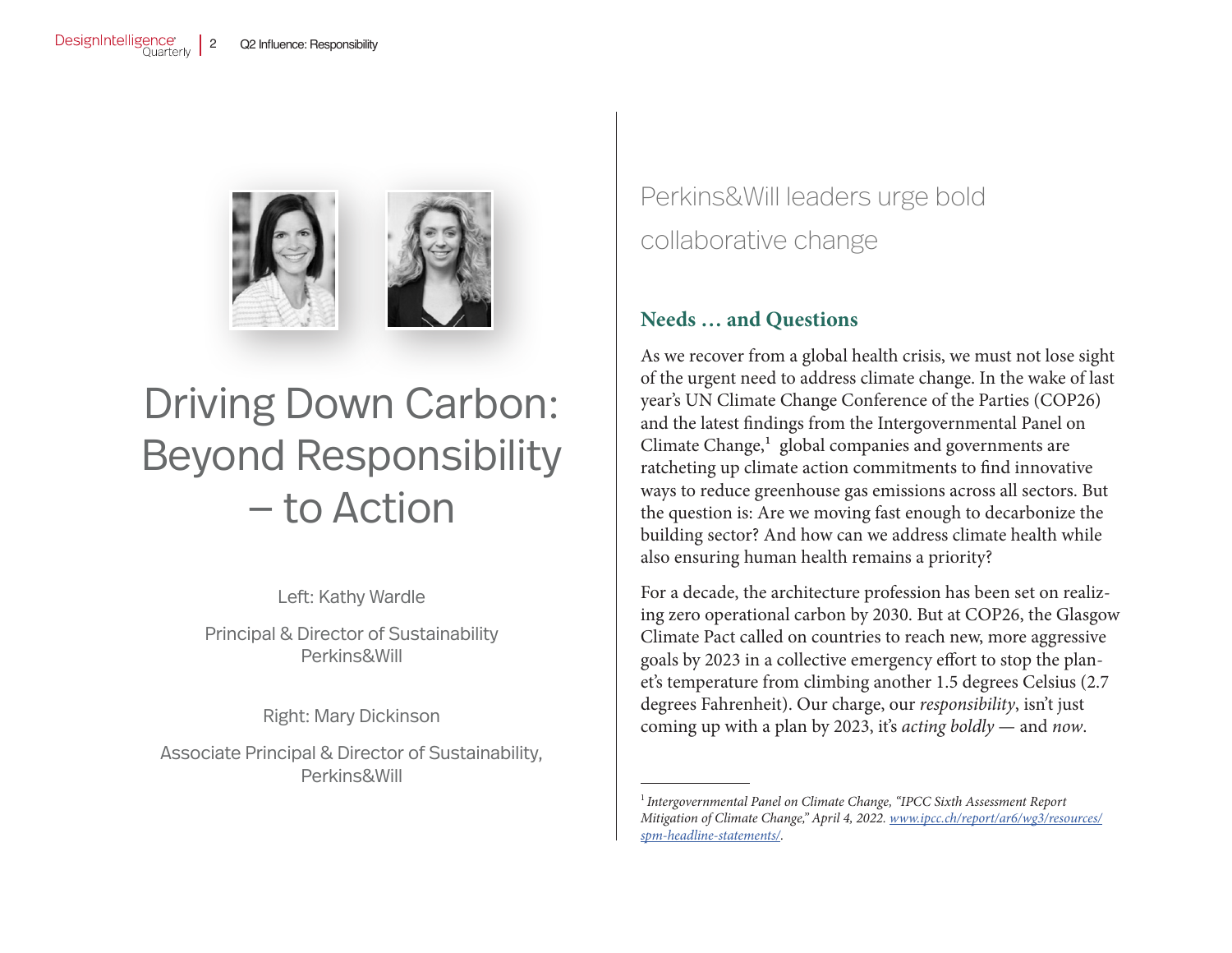According to the World Green Building Council, the building and construction sector is responsible for 36% of global energy consumption, 38% of energy-related carbon emissions and 50% of resource consumption. It's expected to double its total footprint by  $2060<sup>2</sup>$ . As architects and designers, we cannot deny our responsibility to guide our clients toward solutions that will reduce operational and embodied carbon. And we cannot postpone our efforts to balance this priority with other urgencies, such as protecting human health and well-being.

### **Understanding Carbon**

While the desire to design a "zero" carbon building has become popular, we must be realistic about what this means — and what it entails. Carbon emitted over the entire life of a building is commonly known as whole-life carbon. Operational carbon refers to carbon emissions emitted during the use phase of a building. Embodied carbon refers to the greenhouse gas emissions arising from the manufacturing, transportation, installation, maintenance and disposal of building materials.<sup>3</sup> The following diagram depicts these carbon life-cycle stages.

Over the last decade, great strides have been made in reducing building operational emissions, even with economic growth and expansion of the sector. Architecture 2030 reports that, while the U.S. GDP and building sector floor area increased by 26.2% and 18%, respectively, since 2005, building sector energy use and carbon dioxide emissions decreased by 1.7% and 21% in that time — despite the addition of 47 billion square feet of building stock.4 This scale of reduction in CO2 emissions reaffirms that our sector has the capability to execute low-carbon buildings while supporting economic growth.



*Whole-Life Carbon Diagram. Image adapted from BS EN 15978:2011 "Sustainability of Construction Works — Assessment of Environmental Performance of Buildings — Calculation Method", courtesy Perkins&Will.*

<sup>2</sup>*World Green Building Council. [www.worldgbc.org/.](http://www.worldgbc.org/)*

<sup>3</sup>*Carbon Leadership Forum, "Climate, Carbon, and the Built Environment: The Impact of Buildings on Carbon Emissions." [carbonleadershipforum.org/the-carbon-challenge/.](http://carbonleadershipforum.org/the-carbon-challenge/)*

<sup>4</sup>*Architecture 2030, "Unprecedent Way Forward," February 2020. [architecture2030.org/unprecedented-a-way-forward](http://architecture2030.org/unprecedented-a-way-forward).*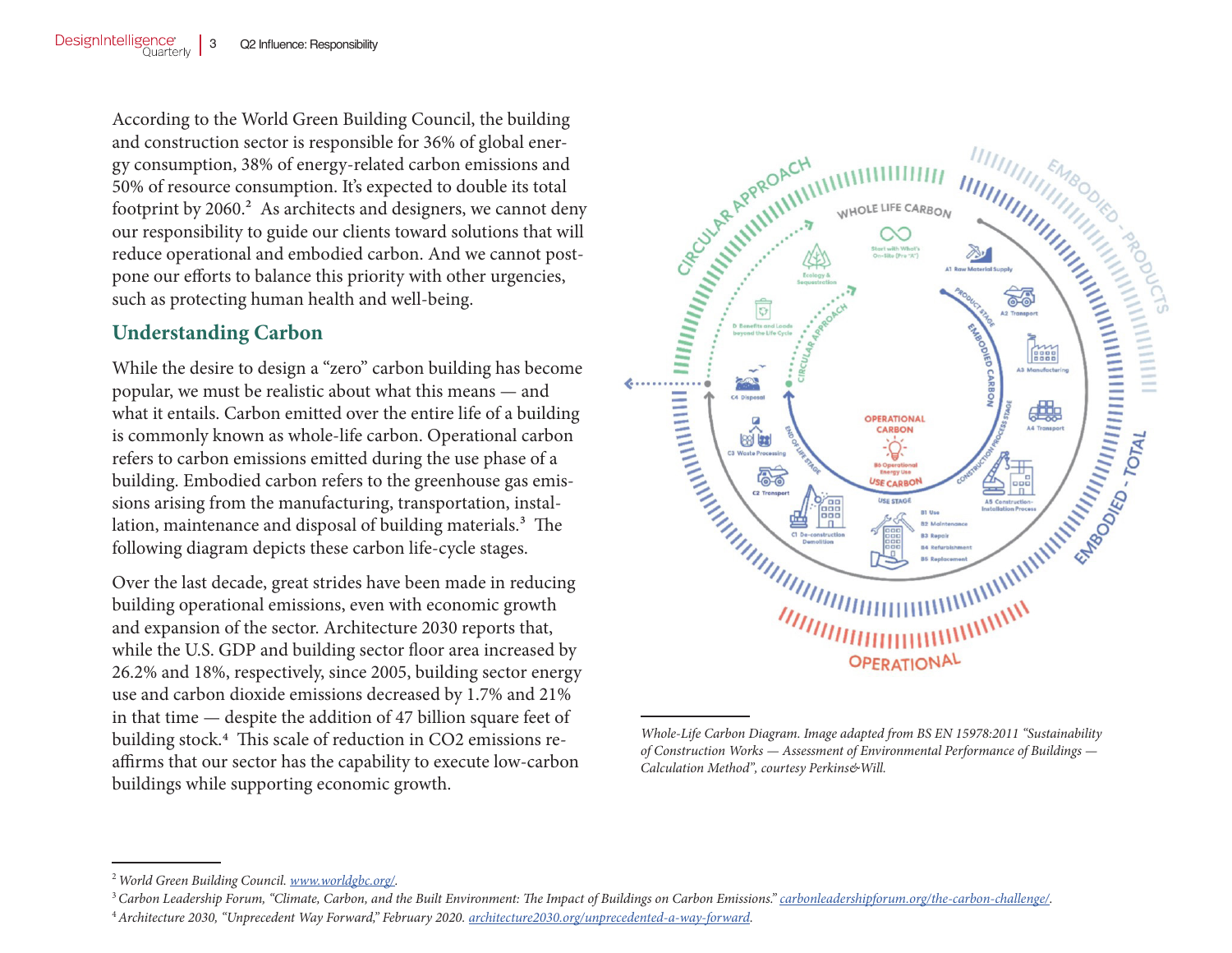66

Such an approach and set of outcomes empowers each client to make carboninformed decisions while considering material and system options. The worst thing we can do is neglect to have the conversation — or fail to attempt it.

A major driver for reductions in operational emissions is jurisdictions around the globe introducing stricter performance-based codes, as well as the decarbonization of the energy grid. The C40 Cities, a network of 100-leading metropolitan areas, is one example of how municipalities are deploying strategies to limit global heating to 1.5 degrees Celsius. These cities have committed to owning, occupying and developing assets that are net-zero carbon in operations by 2030.<sup>5</sup> Additionally, the city of Vancouver has introduced a Zero Emissions Building Plan, setting performance-based targets for energy use, thermal energy demand and greenhouse gas emissions for all projects undergoing a rezoning. Other global cities, such as New York and London, have similar performance-based requirements aimed at driving down operational emissions.

#### **Higher Standards**

But even as we design buildings that perform better during their use phase, embodied carbon emissions in construction materials contribute a significant portion of whole-life carbon. Thus, there is urgency to address embodied carbon in design as well. Building upon its Zero Emissions Building Plan, Vancouver is also mobilizing to regulate embodied carbon: Effective in July 2023, all new buildings will be required to report embodied carbon performance and meet whole-building greenhouse gas intensity limits that include emissions from refrigerants. By 2025, performance-based thresholds will be mandated for the Vancouver building sector. Similarly, in the U.K., the Greater London Authority requires whole-life carbon assessment of projects over a certain size, and there is growing pressure to regulate embodied carbon in the UK's national building regulations (Part  $Z$ ).<sup>6</sup>

<sup>5</sup>*C40 Cities, "Net Zero Carbon Buildings Declaration." [www.c40.org/declarations/net-zero-carbon-buildings-declaration/](http://www.c40.org/declarations/net-zero-carbon-buildings-declaration/).* <sup>6</sup>*Part Z. [https://part-z.uk/.](https://part-z.uk/)*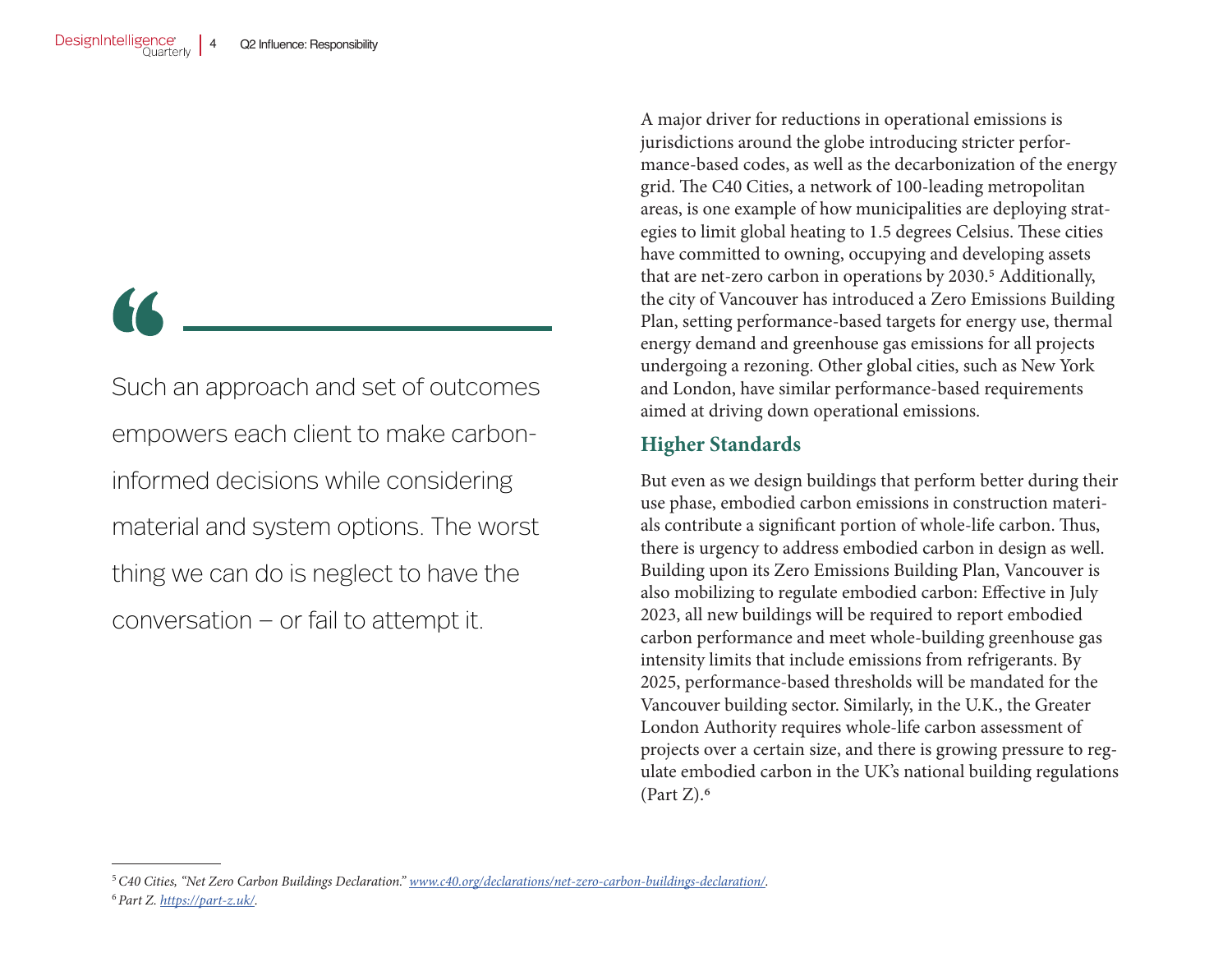At the same time, many of our clients in all sectors are following suit. A growing body of clients is establishing climate action plans, reporting to investors on their Environmental, Social, and Governance (ESG) commitments, and/or becoming signatories of global commitments, such as the World Green Building Council's Net-Zero Buildings Carbon Commitment,7 which sets a protocol for reducing whole-life carbon emissions from business operations.

In 2019, many Fortune 500 companies began setting climate action and carbon reduction targets.<sup>8</sup> The most common targets included:

- A. Achieving carbon neutrality by completely offsetting greenhouse gas emissions.
- B. Setting a target for business operations to rely 100% on renewable energy
- C. Establishing a science-based target (SBT) that strives to reduce emissions in line with the need to keep global warming below 2 degrees Celsius.<sup>9</sup>

It can be argued that not all targets are equal, with SBT targets being the most rigorous and effective way to reduce greenhouse gas emissions in the atmosphere.

More recently, the U.S. Securities and Exchange Commission (SEC) proposed changes to disclosure requirements that would make information about companies' direct greenhouse gas emissions public, specifically, (SEC's Scope 1) and indirect emissions from purchased electricity or other forms of energy (SEC's Scope 2), along with other climate-related risks.<sup>10</sup>

## **A Systems Approach**

As regulatory authorities tighten policies, and as clients start to track and disclose their carbon emissions, we can help our clients meet their obligations through the design of low-carbon environments. To do so, we need to consistently employ a systems-based approach to maximizing whole-life carbon emissions reductions. This approach can include:

- **1. Circularity:** Uncovering ways to build less through building reuse, reuse of building materials and smart use of materials (so that they may be reused in the future).
- **2. Passive Design:** Exploring ways to reduce building energy demand through prioritization of the building orientation and envelope.
- **3. Building System Optimization:** Using energy efficient systems and equipment, and carefully considering fuel sources — including switching to clean fuel sources.
- **4. Integration of Renewables:** Designing for renewable energy systems, such as roof-mounted photovoltaics, building integrated photovoltaics, wind, etc.
- **5. Offsets:** Addressing any outstanding greenhouse emissions — *only after all viable design measures have been implemented* — by purchasing offsets to arrive at a net-zero carbon outcome.

<sup>7</sup>*World Green Building Council, "The Net Zero Carbon Buildings Commitment." [www.worldgbc.org/thecommitment](http://www.worldgbc.org/thecommitment).*

<sup>8</sup>*Marcus Lu, "Visualizing the Climate Targets of Fortune 500 Companies," June 3, 2021, Visual Capitalist. [www.visualcapitalist.com/climate-targets-of-fortune-500-companies/](http://www.visualcapitalist.com/climate-targets-of-fortune-500-companies/).* <sup>9</sup>*Lu, "Visualizing the Climate Targets."*

<sup>&</sup>lt;sup>10</sup> U.S. Securities and Exchange Commission, "SEC Proposes Rules to Enhance and Standardize Climate-Related Disclosures for Investors," March 21, 2022. *[www.sec.gov/news/press-re](http://www.sec.gov/news/press-release/2022-46)[lease/2022-46](http://www.sec.gov/news/press-release/2022-46).*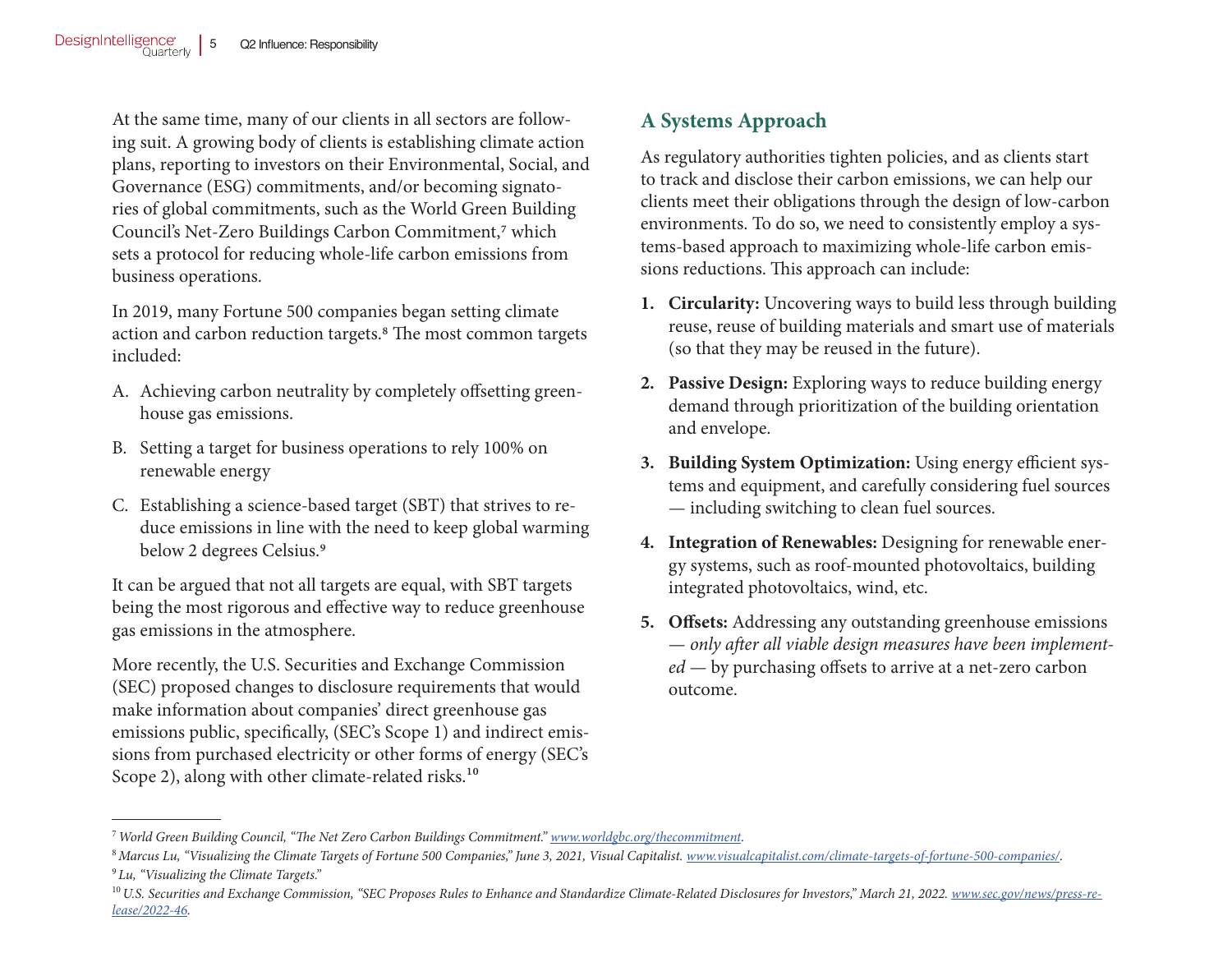

Using this framework, along with new and emerging industry-leading tools, we can facilitate conversations with our clients, forecast carbon conservation measures and unlock the potential of each new project. Such an approach and set of outcomes empowers each client to make carbon-informed decisions while considering material and system options. The worst thing we can do is neglect to have the conversation — or fail to attempt it.

While the need to reduce carbon emissions in the built environment is urgent, other priorities, such as designing healthy spaces, cannot be overlooked. Both should be addressed simultaneously, as they are synergistic and offer many co-benefits. For example, increasing outside air to improve indoor air quality does not necessarily mean increased operational energy. We can strike a balance by determining the volume of increased air we can obtain before increasing the size of our mechanical equipment. Similarly, in material selection, a well-insulated building optimizes a building's energy performance, but blowing agents used in making or applying insulation can exponentially increase the product's global warming potential. Other ingredients in insulation can introduce known toxins to human health, such as flame retardants or formaldehyde, which are carcinogens. Fortunately, a variety of high-performing insulation options are now available that can drastically reduce climate and human health impacts.

*Kaiser Borsari Hall for the Electrical Engineering and Computer Science programs at Western Washington University in Bellingham, WA. The science building is the first on campus to pursue both Net-Zero Carbon and Net-Zero Energy certifications through the International Living Future Institute (ILFI). Rendering image courtesy of Perkins&Will.*